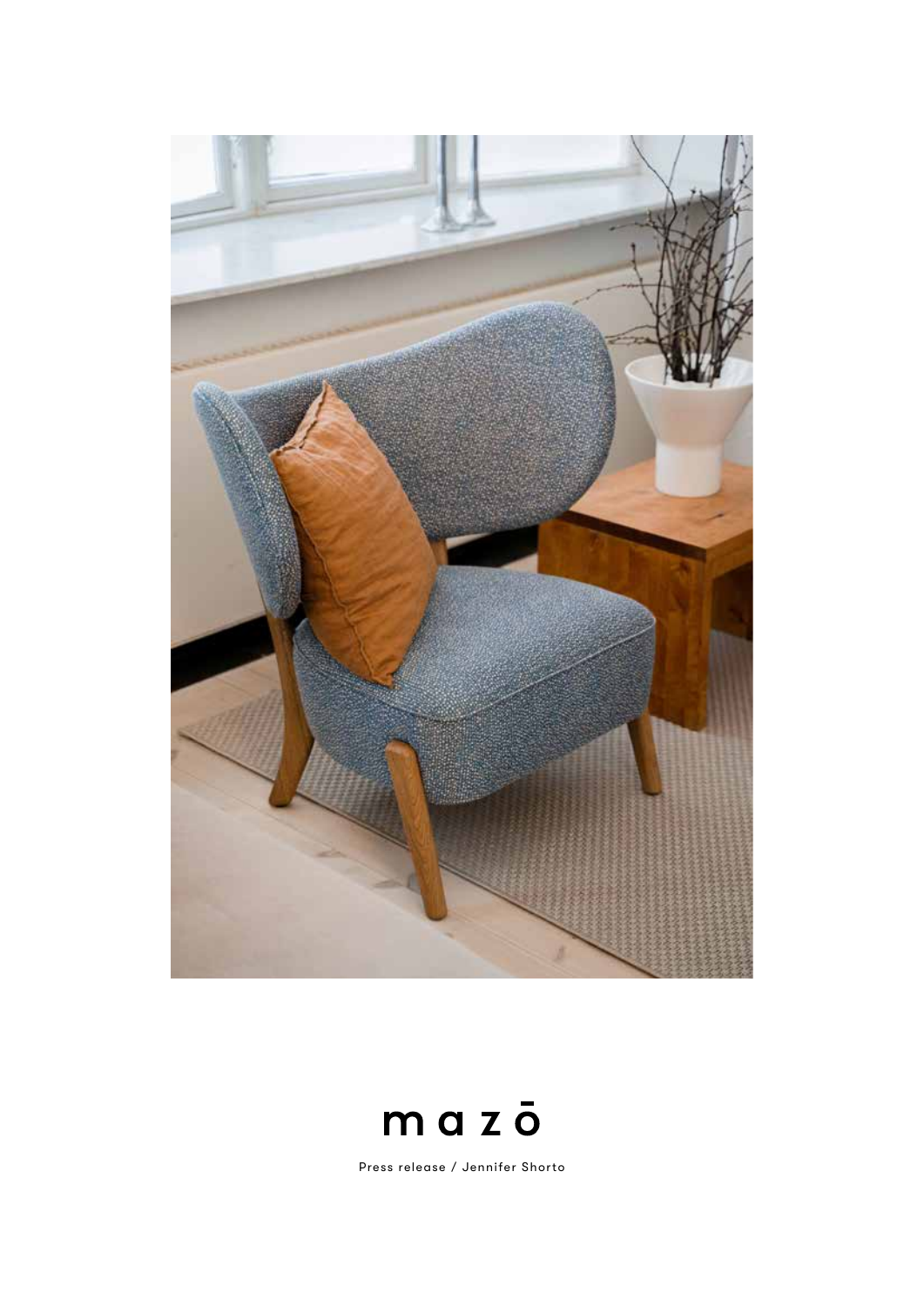# World-renowned textile designer transforms Danish furniture classics

She has transferred a secret city in the Brazilian jungle onto wallpaper, designed textiles for the interior decoration of the Private Wing for Barack Obama and used her curious eye for cultural history to design rugs. And now for the first time the Belgian / British designer Jennifer Shorto imprints her artistic expression on Danish furniture - in collaboration with Danish design company Mazo.

West African weaves, Japanese colours and Swiss paintings may not be the first thing you associate with classical Danish furniture design. Nevertheless, it's exactly the meeting between these vastly different worlds that take place, when Mazo presents a unique collaboration with worldrenowned textile designer Jennifer Shorto on the upholstery of their lounge collections ARCH and TMBO.

For the first time, London-based designer Jennifer Shorto has included a range of her unique textile designs in a Danish design project where they have found find their way to upholstered seats on chairs and sofas designed by Mazos main name the Danish architect Magnus Læssøe Stephensen (1903-1984).

"Jennifer Shorto is a great storyteller, who draws on her extensive experience with art and culture from across the world - and this shared interest is key to our collaboration," says Partner in Mazo, Magnus Sangild. "I see our furniture as white canvases which we can provide a new and wider life, and together with Jennifer Shorto, we have chosen to cover Magnus Læssøe Stephensen's almost 100-year-old furniture design with a very expressive look to add something completely new to the Scandinavian design tradition".

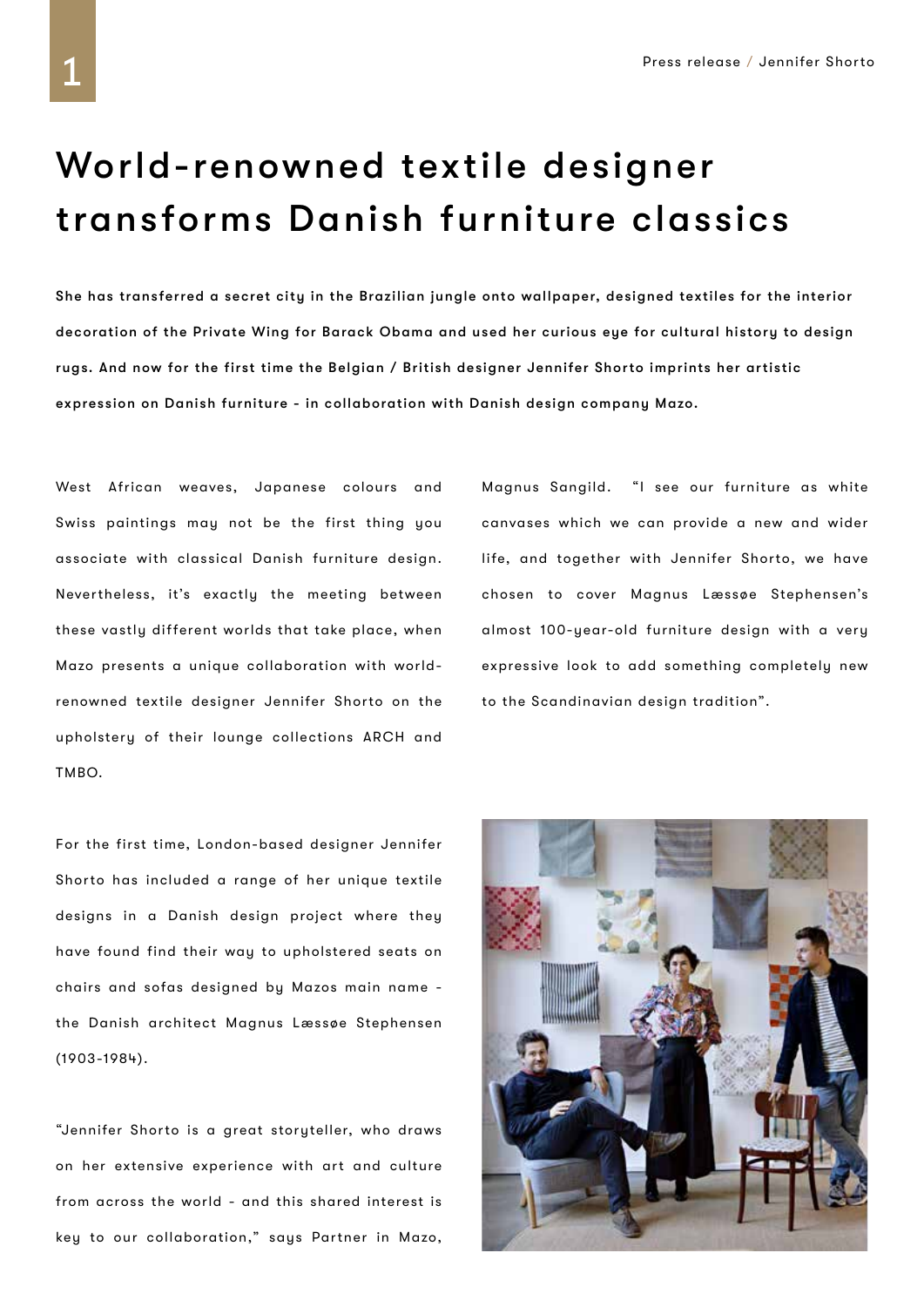"It is a bold choice, but at the same time incredibly meaningful, because Jennifer Shorto is so confident in her aesthetics and manages to interpret a fine cultural frame of reference into its designs in a way that makes them broadly accessible", elaborates Magnus Sangild.

He mentions how Magnus Læssøe Stephensen, who, among other designs, is behind the TMBO Lounge chair, designed in 1935, himself was a bit of a globetrotter, and - unlike many in his time – searched inspiration globally. This perfect alignment with Magnus Læssøe Stephensen's mindset is also why the collaboration with Jennifer Shorto is so exciting.

"It's really important for me to be connected to the world and to the past, and I love stories," confirms Jennifer Shorto. "At the same time, it means so much for me to create something that is brand new and fresh, and can relate to the time we live in. In my collaboration with Mazo I have focused on combining the pure and simple Scandinavian design language with a robust material in some lively, strong and sophisticated colors e.g. with a reference to Paul Klee and by working with African and Japanese textiles that in their own way go very well together with the Danish furniture aesthetics", says the designer.



*"Jennifer Shorto is a great storyteller, who draws on her extensive experience with art and culture from across the world - and this shared interest is key to our collaboration,"*

Partner in Mazo Magnus Sangild.